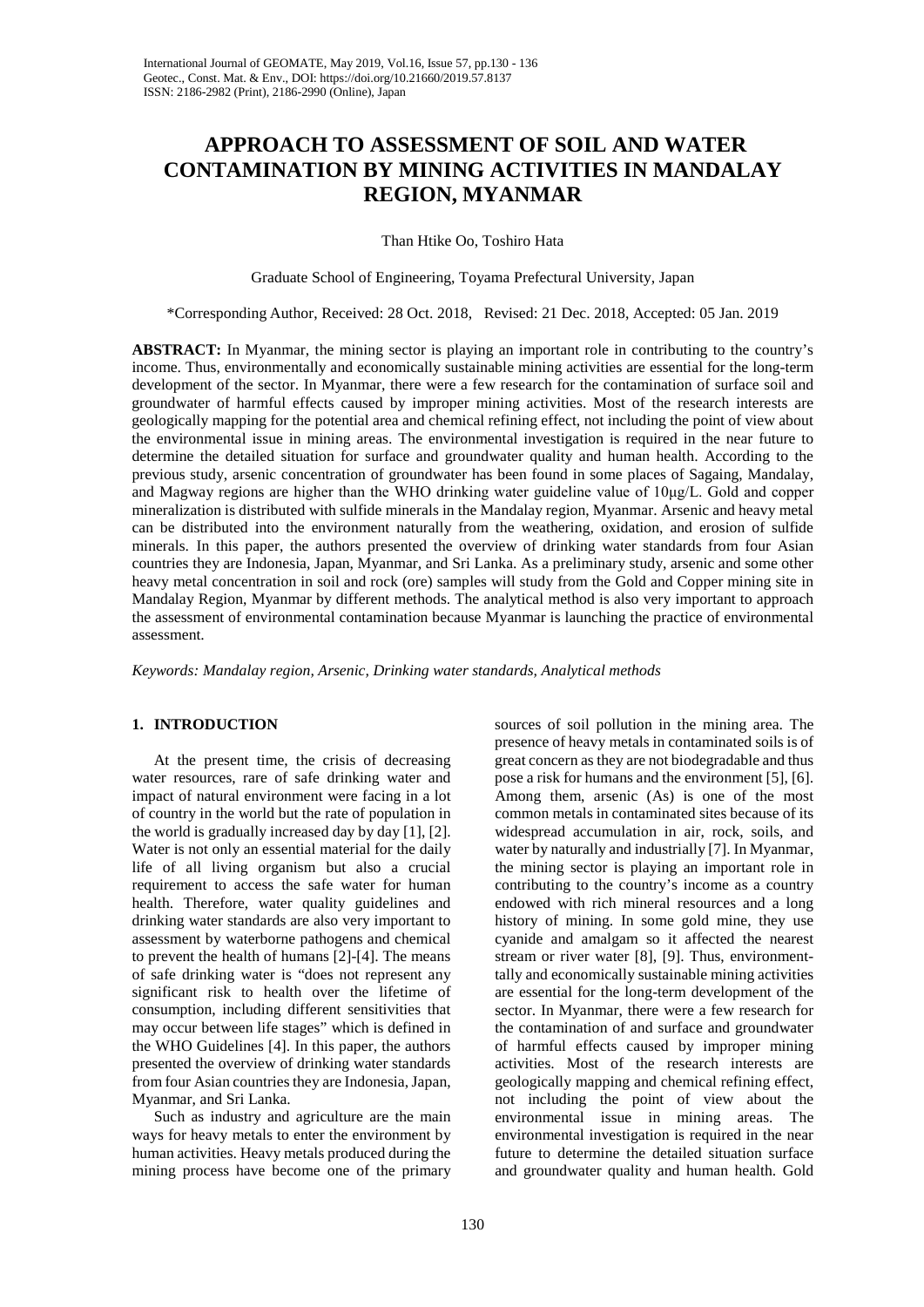and copper mineralization is abundantly distributed and associated with sulfide minerals in the Mandalay region, Myanmar [10]. Arsenic and heavy metal can be distributed into the environment naturally from the weathering, oxidation, and erosion of sulfide minerals [6], [11]. The main objective of this paper is heavy metal concentration in soil and rock (ore) samples will study from the near area of gold mining site and Copper mining site in Mandalay Region, Myanmar by different methods in this paper as a preliminary study. The analytical method is also very important to approach the assessment of environmental contamination because Myanmar is launching the practice of environmental assessment. Because mining activities may be detrimental to the environment, any negative effects caused by mining activities should be mitigated.

### **2. THE COMPARISON OF ENVIRONMENTAL STANDARD**

There are different indices in each country standards but toxicological index and radioactive index will be expressed in this paper because those indexes were closely related to the mining sector. Although some of the limitations of standard values from each country are same, some are different not only the item (parameters) number but also the standard values when compared (**Table 1**) and it may depend on the situation or technical limitation of the countries [12]-[15]. According to the 2014 Environmental Performance Index Rating, Japan is

standing in rank 26 out of 178 countries but it is the first rank of accessibility for drinking water. Myanmar is standing at rank 164 and access to drinking water rank is 125. Ranking 112 and 124 of access to drinking water for Indonesia and Ranking 69 and 95 of access to drinking water for Sri Lanka were respectively standing (**Table 2**) [16]. Water pollution is basically linked with an inadequacy of environmental sanitation [17]. Water contamination in Myanmar, especially in risk is becoming alarming and must be taken into consideration. The potential pollution contributed by runoff water originating from communities, cattle-farming, mining and agricultural drainage system is not under-estimated or ignored. The growth of industrialized development, using the more fertilizers and pesticides to boost the efficiency of farmers and mining with intensive use of the chemical in association with sprawling mine sites the introduction of losing technical systems in the country are all going to significantly contribute to the generation of contamination loads [18]. Hence, such structures should be considered in water pollution control programs. Water Resources Utilization Department (WRUD) and the Department of Development Affairs firstly reported the concentration of arsenic for the national-scale survey supported by some international NGOs. According to that previous survey data, arsenic concentration of groundwater has been found in some places of Sagaing, Mandalay, and Magway regions are higher than the WHO drinking water guideline value of 10μg/L [19].

Table 1 Comparison of Drinking Water Quality Standards from four countries

|                | <b>Chemical &amp; Toxicological Indices</b> |              |                |        |           |                  |
|----------------|---------------------------------------------|--------------|----------------|--------|-----------|------------------|
| No.            | <b>Parameters</b>                           | <b>Units</b> | <b>Myanmar</b> | Japan  | Sri Lanka | <b>Indonesia</b> |
| $\mathbf{1}$   | Antimony                                    | mg/L         | 0.02           |        |           | 0.02             |
| $\overline{2}$ | Arsenic                                     | mg/L         | 0.05           | 0.01   | 0.01      | 0.01             |
| 3              | Barium                                      | mg/L         | 0.7            |        |           | 0.7              |
| 4              | <b>B</b> oron                               | mg/L         | 2.4            | 1.0    |           | 0.5              |
| 5              | Cadmium                                     | mg/L         | 0.003          | 0.003  | 0.003     | 0.003            |
| 6              | Chromium                                    | mg/L         | 0.05           | 0.05   | 0.05      | 0.05             |
| 7              | Copper                                      | mg/L         | 2              | 1.0    |           | $\overline{2}$   |
| $\,8\,$        | Cyanide                                     | mg/L         | 0.07           | 0.01   | 0.05      | 0.07             |
| 9              | Fluoride                                    | mg/L         | 1.5            | 0.8    | 1         | 1.5              |
| 10             | Lead                                        | mg/L         | 0.01           | < 0.01 | 0.01      | 0.01             |
| 11             | Manganese                                   | mg/L         | 0.4            | 0.05   | 0.1       | 0.4              |
| 12             | Mercury (Total)                             | mg/L         | 0.001          | 0.0005 | 0.001     | 0.001            |
| 13             | Nickel                                      | mg/L         | 0.07           |        | 0.02      | 0.07             |
| 14             | Nitrate                                     | mg/L         | 50             | 10     | 50        | 50               |
| 15             | Nitrite                                     | mg/L         | 3              | 0.04   | 3         | 3                |
| 16             | Selenium                                    | mg/L         | 0.04           | 0.01   | 0.01      | 0.01             |
| 17             | Uranium                                     | mg/L         | 0.03           |        |           | 0.015            |
|                | <b>Radioactive indices</b>                  |              |                |        |           |                  |
| No.            | Parameters                                  | Units        | Myanmar        | Japan  | Sri Lanka | Indonesia        |
| 1              | Gross Alpha                                 | Bq/L         | 0.5            |        |           | 0.1              |
| $\mathfrak{2}$ | Gross Beta                                  | Bq/L         |                |        |           | 1                |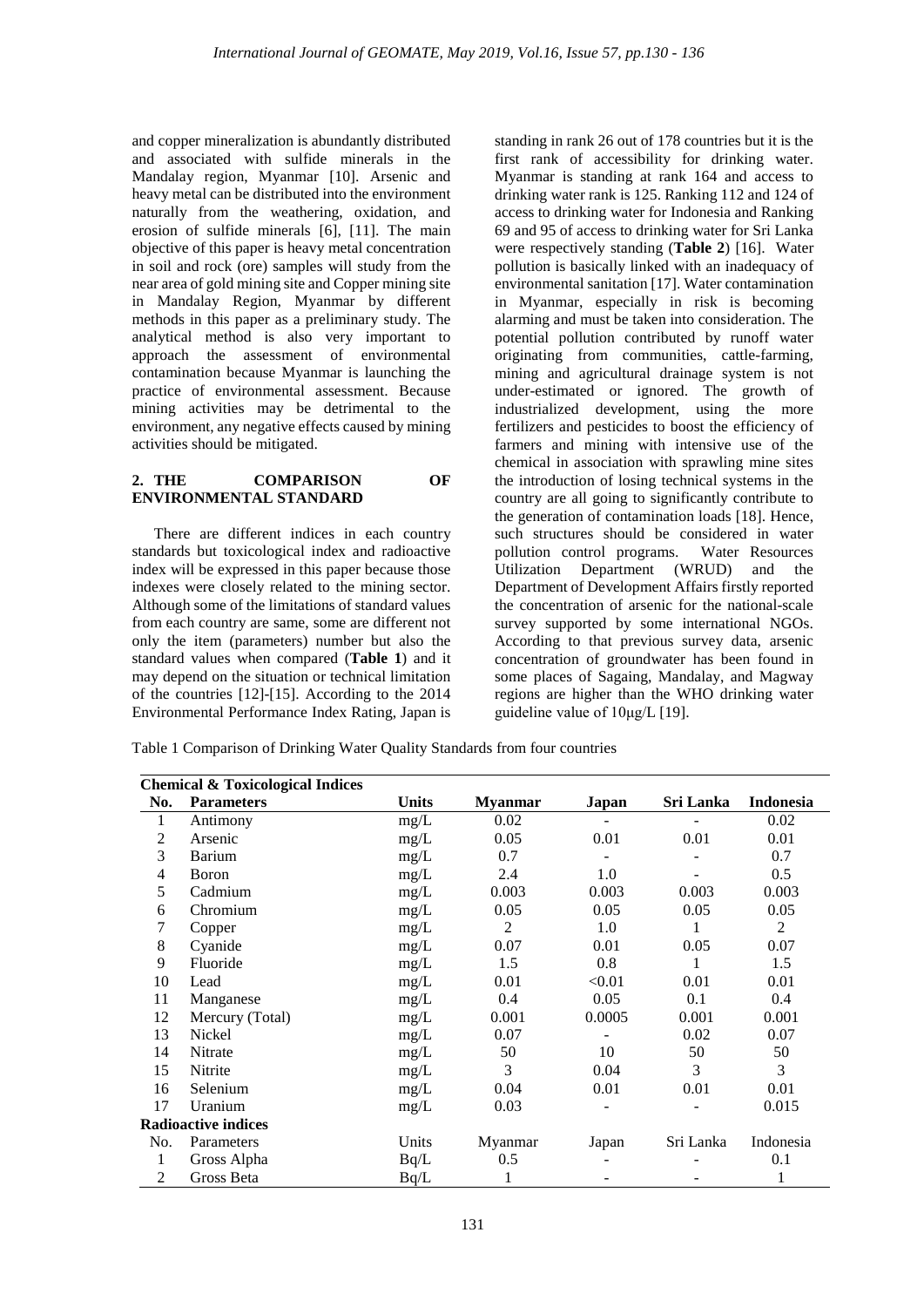Save the Children Fund, (UK) conducted as a preliminary study in March-May 2000. In that study, 35% of 145 shallow tube wells in 63 communities those situated in Ayeyarwady region that results showed the arsenic concentration is also excessed the proposed national standard 0.05 mg/L in Myanmar. The further study of UNICEF survey to 1912 wells in Ayeyarwady Region analyzing by Atomic Absorption Spectrometry (AAS) found 21% of test wells with a concentration of arsenic is above 0.05 mg/L and retested in a subsequent survey by AAS and field test kit result in some well too. This concentration is also exceeding the WHO standard and proposed national standard [20]. The concentration of arsenic, manganese, fluoride, iron, and uranium in well water from around Myingyan Township in Mandalay Region, Myanmar are also exceeded the public health concern levels [21]. In some river, sediments are contaminated by mercury and mercury concentration in muddy sediment is higher than 10  $\mu$ g/g and total mercury level in the hair of miner is 0.6 to 6.9  $\mu$ g/g [8]. The buffer of Tabaitgine and Sintku in the north of Mandalay Region is the main focus area in that study because there is a major artisanal and small-scale gold mining areas in Myanmar [8].

Table 2 Country Ranking of 2014 Environmental Performance Index Rating

| No.           | Country   | Rank | Rank of<br>accessibility for<br>drinking water |
|---------------|-----------|------|------------------------------------------------|
|               | Japan     | 26   |                                                |
| $\mathcal{L}$ | Sri Lanka | 69   | 95                                             |
| 3             | Indonesia | 112  | 124                                            |
|               | Myanmar   | 164  | 125                                            |

#### **3. MATERIAL AND METHODS**

#### **3.1 Study Area**

Soil samples were collected from near area of Mo Di - Mo Mi gold mine which is located in Yamethin Township, Mandalay Region and, Rock (ore) samples were collected from Zabutalu copper mine which is located in Sabe Taung area, Kyaukse Township, Mandalay Region.**Figure 1**. shows the location map of sampling sites, Mandalay Region, in Myanmar.

#### **3.2 Sample Preparation**

Soil samples were air dried for Japan, Ministry of Environment (MoE) Announcement 46 and 19 and dried in an oven at 105º C until 2 hours but it may depend on the moisture of sample for acid digestion method. And soil samples were separated grain sizes and grind the soil mass and agglomerates except for small and medium gravels. After grinding, samples were sieved through a nonmetallic 2 mm eye sieve. Preparation for analysis involved crushing is made approximately 20 g of samples. Rock (ore) samples were dried in an oven at 105º C for 24 hours. After drying the samples were made the powder by manually grind and using the 200 mesh sieve for all methods.



Fig.1 Map of sampling locations

#### **3.3 Japan, Ministry of Environment (MoE) Announcement 46**

A sample (unit g) and a solvent (hydrochloric acid is added to pure water so that the hydrogen ion concentration index is (5.8 to 6.3 or less) are mixed at a weight ratio of 10%. Make sure that the mixture is 500 ml or more. The prepared sample solution was shaken at room temperature (roughly 20 ° C) at atmospheric pressure (roughly 1 atm), (the shaking frequency was adjusted to about 200 times per minute and the shaking width was adjusted to 4 - 5 cm) and continuously shake for 6 hours. The sample solution obtained by carrying out the procedures was allowed to stand for about 10 to 30 minutes. After that, centrifuged at about 3,000 rpm for 20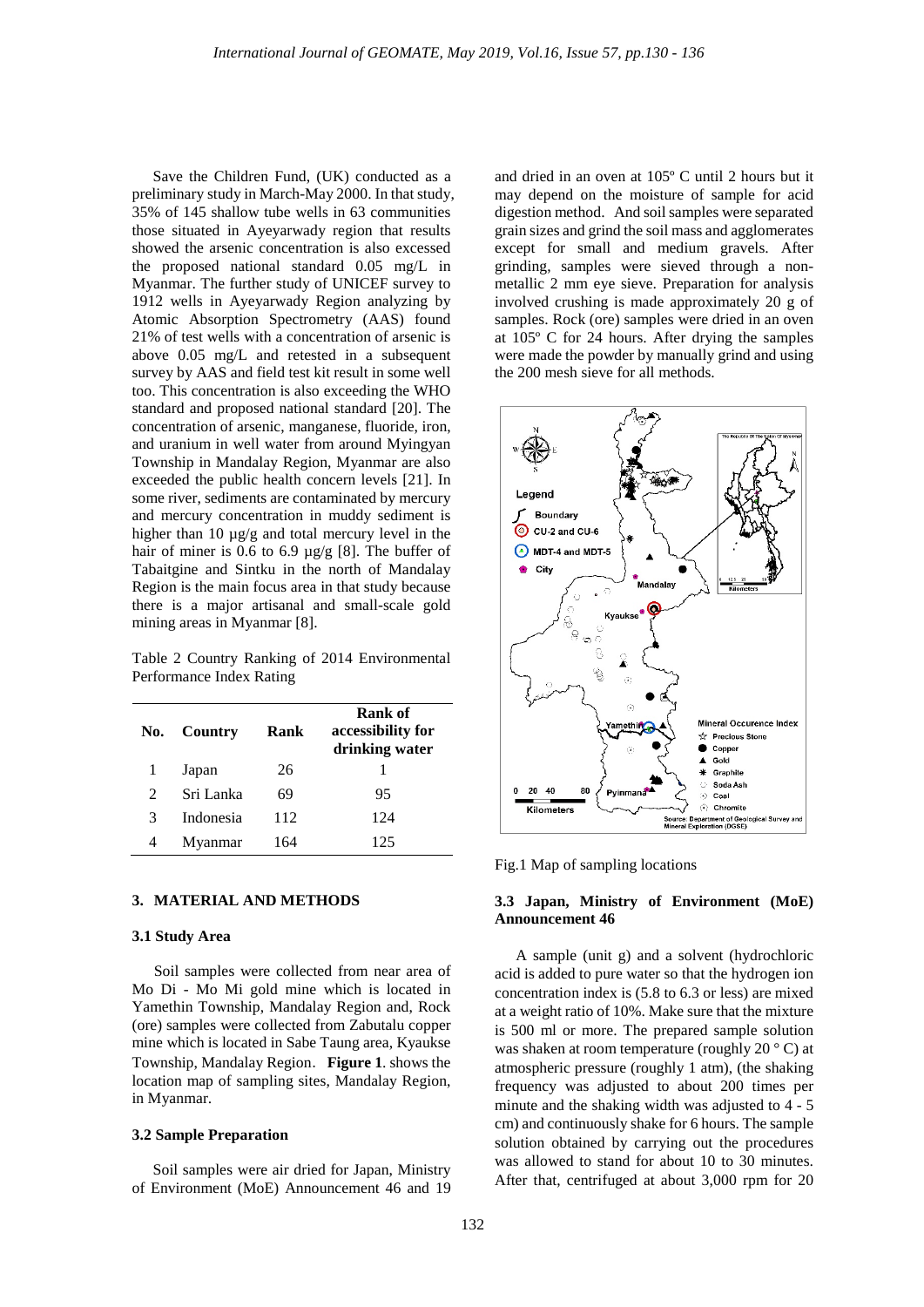minutes and the supernatant was filtered with a membrane filter with a pore size of 0.45 μm, weigh the amount necessary for quantification accurately and use it as a test solution. Only 3 g sample powder was used and followed by the procedure in this experiment because the sample amount which is expressed in the announcement is much. These samples were dilute with  $1\%$  HNO<sub>3</sub> prepared for analyzing because the sample solution will be reliable with a standard solution.

## **3.4 Japan, Ministry of Environment (MoE) Announcement 19**

Weigh 6 g or more of the sample and mix the solvent (hydrochloric acid added to pure water so that the concentration of hydrochloric acid is 1 mol/l) (unit ml) at a ratio by weight of 3%). The prepared solution was shaken at room temperature (roughly 25º C) at atmospheric pressure (roughly 1 atm), (the shaking frequency was adjusted to about 200 times per minute and the shaking width was adjusted to  $4 - 5$  cm) and shake for 2 hours. A shaker container is a polyethylene container or a container which does not adsorb or dissolve substances to be measured and has a volume of 1.5 times or more the solvent. Leave the sample solution obtained by shaking for about 10 to 30 minutes. Centrifuge the sample solution if necessary and filter the supernatant with a membrane filter with a pore size of 0.45μm and weigh the amount necessary for quantification accurately and use it as a test solution. 1 g sample powder was used followed by the procedure in this experiment although expressed to use 6 g or more sample to use in announcement procedure because the sample amount which is expressed in the announcement is much. These samples were dilute with  $1\%$  HNO<sub>3</sub> prepared for analyzing because the sample solution will be reliable with a standard solution.

# **3.5 Acid Digestion Method (Department of Geological Survey and Mineral Exploration, Ministry of Natural Resources and Environmental Conservation, Myanmar)**

Dry sample powder 1 g were weight and separately placed in 60 ml Pyrex beakers and then slowly add 10 ml of HCl and digest to nearly dryness on a hotplate at over 150 º C. After nearly dryness, cool down that and add  $10$  ml of  $HNO<sub>3</sub>$  and digest to nearly dryness on a hotplate at over 150 º C again. After that,  $10 \text{ ml of HNO}_3$  and  $5 \text{ ml}$  deionized water were added into these beakers and boil for 10 minutes on the hot plate and covered with a watch glass for every step. The digested

samples were settled down and filtered into 100 ml volumetric flask using Millipore Millex-GP 0.45μm and the volume made up to the marks with deionized water.

# **4. RESULT AND DISCUSSION**

In order to determine the concentration of B, As, Se, Cd, and Pb in soil and rock, three methods were used: Japan, Ministry of Environment Announcement No. 46, 19 and acid digestion method which is using in Department of Geological Survey and Mineral Exploration, Ministry of Natural Resources and Environmental Conservation, Myanmar. Inductively coupled plasma/mass spectrometer (ICP-MS) was used to analyze element concentration. Results were expressed as the means of three replicates  $\pm$ standard deviation (SD). The obtained results mean value in samples of B, As, Se, Cd, and Pb with standard deviation for each method are shown in **Table 3**. These results are pointed to methodological differences between the three different methods as shown in **Table 4**. Two types of acids such as  $HNO<sub>3</sub>$  and HCl were used and heating on a hot plate and it takes about 7 hours in acid digestion method. Only Deionized Water (pH 5.8 – 6.3) were used and it takes about 6 hours in Japan, Ministry of Environment (MoE) Announcement 46 method. Only HCl was used and it takes about 2 hours only in Japan, Ministry of Environment (MoE) Announcement 19 method. B, As, Se, and Pb concentrated as the most abundant of heavy metal in the sample CU-2 and CU-6. Those are mining rock (ore) from the copper mining site. Lead-zinc and barite veins associated with copper in carbonates were distributed in that area by geologically [10]. Copper-bearing minerals are chalcopyrite, tetrahedrite, bornite, chalcocite, pyrite, malachite and azurite and often associated with minor gold [10]. Oxidation of sulfide minerals such as pyrite, arsenopyrite, galena, chalcopyrite and sphalerite can release the arsenic and heavy metals [22]. That's why, the result shows a high concentration of B, As, Se, and Pb. Pb was only rich in sample MDT-4 and MDT-5. Those samples are soil sample from the near area of the gold mining site. According to the result, that area can be assumed that the other 4 elements did not leach that area although near the mining site. Cd concentration can only be seen in sample CU-6 but in sample MDT-4, MDT-5 and CU-2 was undetected with three methods. This might be due to the fact that Cd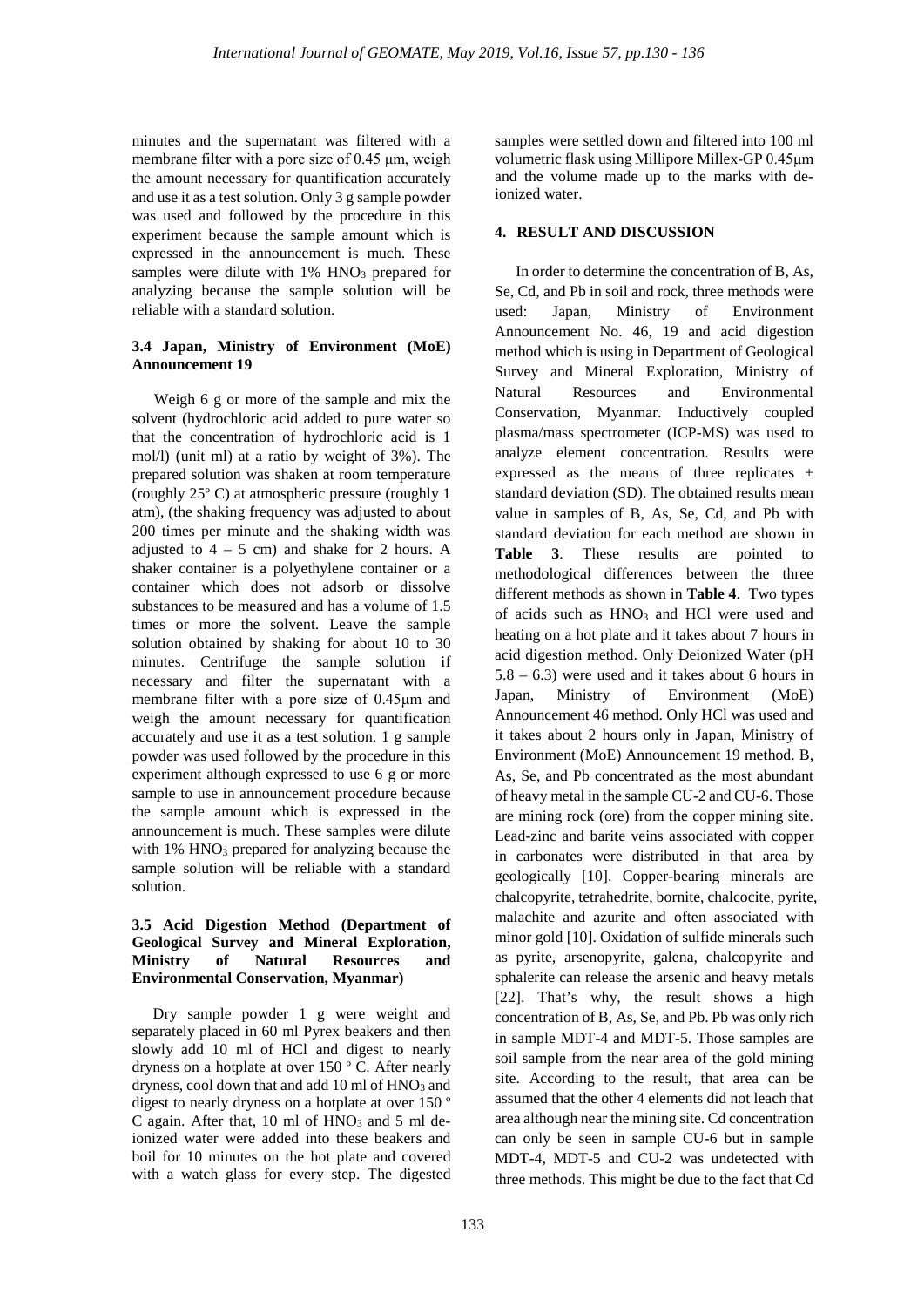is present under detectable amount in these samples. This study investigates in the mining area and presents analytical data on heavy metal distribution may be the first time because it is not included for B, As, Se, Cd and Pb although Kyi Tun (2014) [9] and T. Osawa and Y. Hatsukawa (2015) [8] investigated the valuable data on the state of mining in Myanmar. And, most of the other researchers are also mainly focus on the wells in public area for arsenic in groundwater contamination, not for mining area.

#### **5. CONCLUSIONS**

Japan, Ministry of Environment (MoE) Announcement 19 method was the most efficient method in terms of the recovery of As, Se, and Pb than others and did not take a long time. But Acid digestion method is more recoverable for B than the other two methods except in sample CU-6. Cd is also more recoverable for sample CU-6 in acid digestion method. In summary, Japan, Ministry of Environment (MoE) Announcement19 method is

recommended as a method for the analysis of As, Se, and Pb. Acid digestion method is recommended as a method for the analysis of B and Cd. Japan, Ministry of Environment Announcement No. 46 method is not recommended for the analysis of the metal concentration because of its low recovery and it takes a long time. It should be used for the human risk evaluation from drinking groundwater which located that the downstream basin residential area from the mining site. Even though the data obtained in this study may not represent all the mining activities, the results from this research evidence that the environment of mining area could be contaminated with arsenic and some other heavy metals. Further detail investigation of environmental contamination in mining areas, Myanmar is necessary because of the lack of previous data. Moreover, Environmental remediation plans should also be considered to recover the contamination of surface soil and groundwater of harmful effects caused by mining activities. Authors collected the specific plant that is the hyperaccumulation of the arsenic and will start the cultivation test with this sample such as *Pteris vittata* from Myanmar.

Table 3 Concentration of different metals ( $\mu$ g/g) in samples using different methods

|               | <b>Methods</b>               | <b>Elements</b> |                    |                  |                  |                  |  |
|---------------|------------------------------|-----------------|--------------------|------------------|------------------|------------------|--|
| <b>Sample</b> |                              | B               | As                 | <b>Se</b>        | C <sub>d</sub>   | Ph               |  |
|               | $(MoE)$ anno-<br>uncement 46 | $0.25 \pm 0.09$ | $0.03 \pm 0.04$    | $0.01 \pm 0.00$  | $0.00 \pm 0.00$  | $0.08 \pm 0.04$  |  |
| $MDT - 4$     | (MoE) Anno-<br>uncement 19   | $0.33 \pm 0.19$ | $2.47 \pm 0.39$    | $0.43 \pm 0.15$  | $0.00 \pm 0.00$  | $13.57 \pm 2.17$ |  |
|               | Acid Diges-<br>tion Method   | $2.27 \pm 0.58$ | $0.71 \pm 0.30$    | $0.55 \pm 0.21$  | $0.00 \pm 0.00$  | $12.07 \pm 2.28$ |  |
|               | (MoE) anno-<br>uncement 46   | $0.18 \pm 0.02$ | $0.00 \pm 0.00$    | $0.01 \pm 0.00$  | $0.00 \pm 0.00$  | $0.08 \pm 0.03$  |  |
| $MDT - 5$     | (MoE) Anno-<br>uncement 19   | $0.00 + 0.00$   | $1.89 \pm 0.25$    | $0.45 \pm 0.15$  | $0.00 \pm 0.00$  | $24.36 \pm 1.38$ |  |
|               | Acid Diges-<br>tion Method   | $3.43 \pm 1.40$ | $0.65 \pm 0.17$    | $0.86 \pm 0.23$  | $0.00 \pm 0.00$  | $15.56 \pm 3.21$ |  |
|               | (MoE) anno-<br>uncement 46   | $0.34 \pm 0.04$ | $0.17 \pm 0.03$    | $0.01 \pm 0.00$  | $0.00 \pm 0.00$  | $0.05 \pm 0.02$  |  |
| $CU - 2$      | (MoE) Anno-<br>uncement 19   | $0.00 \pm 0.00$ | $0.87 + 0.19$      | $21.99 \pm 7.57$ | $0.00 \pm 0.00$  | $22.55 \pm 1.86$ |  |
|               | Acid Diges-<br>tion Method   | $2.49 \pm 0.60$ | $2.33 \pm 0.93$    | $1.72 \pm 0.59$  | $0.00 \pm 0.00$  | $1.97 \pm 0.11$  |  |
|               | $(MoE)$ anno-<br>uncement 46 | $0.71 \pm 0.00$ | $0.14 \pm 0.04$    | $0.01 \pm 0.01$  | $0.00 \pm 0.00$  | $0.02 \pm 0.01$  |  |
| $CU - 6$      | (MoE) Anno-<br>uncement 19   | $5.67 \pm 3.27$ | $483.39 \pm 30.47$ | $6.88 \pm 6.42$  | $2.64 \pm 0.24$  | $17.63 \pm 5.57$ |  |
|               | Acid Diges-<br>tion Method   | $3.80 \pm 2.48$ | $13.83 \pm 5.79$   | $1.31 \pm 0.43$  | $43.66 \pm 9.89$ | $21.16 \pm 5.77$ |  |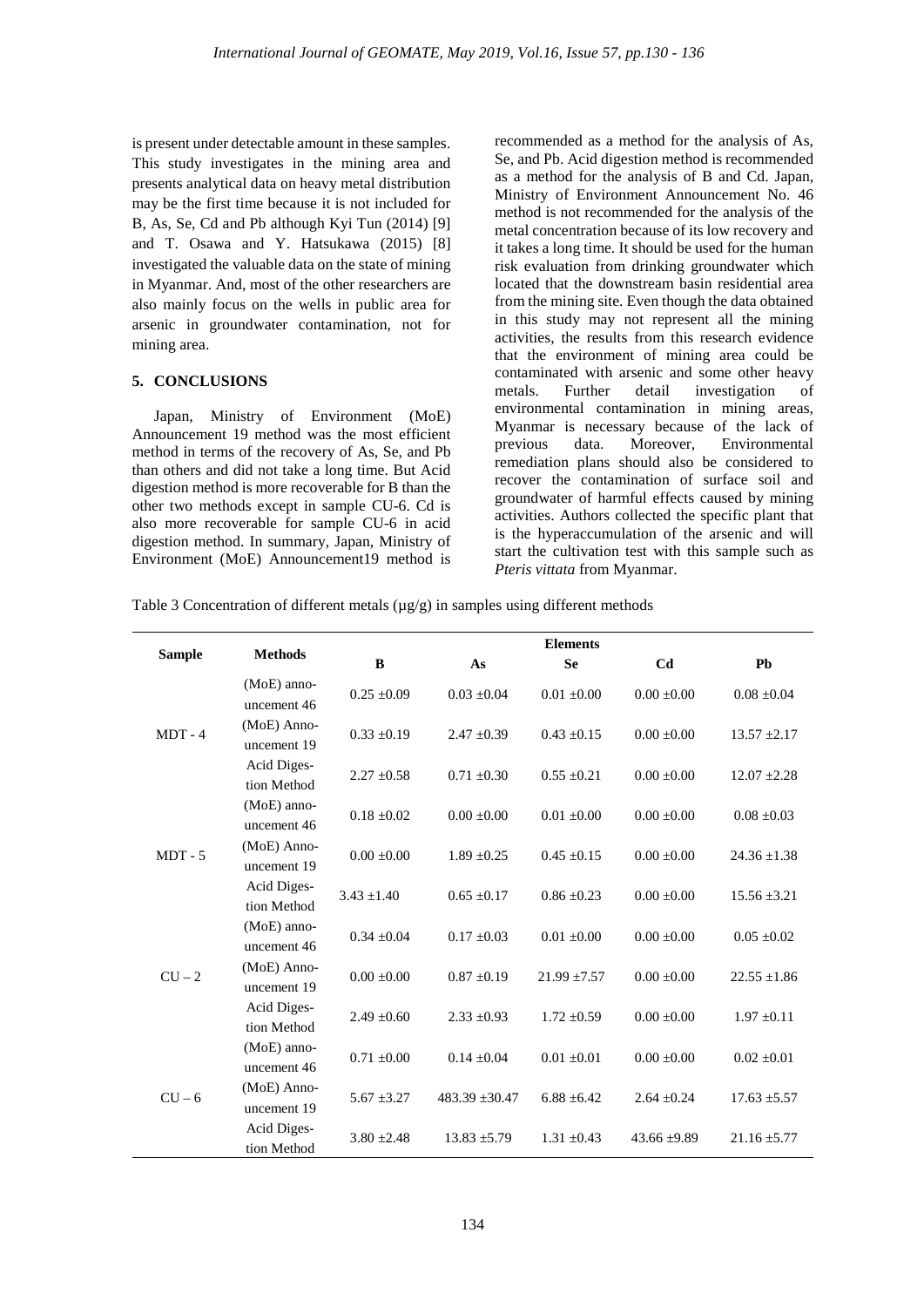| <b>Requirements</b>        | (MoE) Announcement<br><b>No. 46</b>      | (MoE) Announcement<br><b>NO. 19</b>      | <b>Acid Digestion Method</b>          |
|----------------------------|------------------------------------------|------------------------------------------|---------------------------------------|
| Sample amount              | 3 g                                      | 1g                                       | 1 g                                   |
| Reagents                   | Dejonized Water<br>$(pH 5.8 - 6.3)$      | HC <sub>1</sub>                          | $HC1$ , $HNO3$ and Deionized<br>Water |
| Reaction                   | <b>Shaking</b><br>(200 times per minute) | <b>Shaking</b><br>(200 times per minute) | Heating on Hot Plate                  |
| <b>Total Reaction Time</b> | 6 hours                                  | 2 hours                                  | About 7 hours                         |

Table 4 Comparison table of three chemical methods in this research

### **6. ACKNOWLEDGMENTS**

The authors wish to their gratitude to U Kyaw Zaw Tun from Department of Mines who help to collect samples, Daw Myat Kay Thi from Department of Geological Survey and Mineral

#### **7. REFERENCES**

- [1] World Health Organization, "Drinking water quality in the South-East Asia Region," *Print. India*, 2010.
- [2] Khin Sein Kyi, "Water Quality monitoring program and activities in Myanmar," http://www.unescokyotosympo2015.org/abstra cts/Kyi - Water Quality monitoring program and activities in Myanmar.pdf.
- [3] H. Utsumi and Y. Tsuchiya, "Water Quality and Standards," vol. I.
- [4] World Health Organization (WHO). "Guidelines for Drinking-water Quality, 4<sup>th</sup> ed, 2011".
- [5] A. Boularbah, C. Schwartz, G. Bitton, W. Aboudrar, A. Ouhammou, and J. L. Morel, "Heavy metal contamination from mining sites in South Morocco: 2. Assessment of metal accumulation and toxicity in plants," *Chemosphere*, vol. 63, no. 5, 2006, pp. 811–817.
- [6] F. Html, "Heavy Metals in Contaminated Soils: A Review of Sources, Chemistry, Risks and Best Available Strategies for Remediation," 2017, pp. 1–17.
- [7] Society for Mining, Metallurgy & Exploration (SME), "The Role of Arsenic in the Mining Industry April 2012". http://me.smenet.org/docs/Publications/ME/Is sue/TheRoleofArsenicintheMiningIndustry.pd f
- [8] T. Osawa and Y. Hatsukawa, "Artisanal and small-scale gold mining in Myanmar : Preliminary research for environmental mercury contamination," no. 25, 2015, pp. 221–230.
- [9] K. Htun, "Sustainable Mining in Myanmar," vol. 36, no. 1, 2014, pp. 25–35.
- [10]K. Zaw, Y. M. Swe, T. A. Myint, and J. Knight, "Copper deposits of Myanmar," 2017, pp. 573– 588.

Exploration, Ministry of Natural Resources and Environmental Conservation, Myanmar who explained for the digestion/analytical method and all people who was supported for this studied. This study was financially supported by MEXT, Japanese Government.

- [11]B. Keshavarzi, F. Moore, F. Rastmanesh, and M. Kermani, "Arsenic in the Muteh gold mining district, Isfahan, Iran," *Environ. Earth Sci.*, vol. 67, no. 4, 2012, pp. 959–970.
- [12]M. of Health, "Proposed National Drinking Water Quality Standards of Myanmar." 2014.
- [13]H. Wakayama, "Revision of Drinking Water Quality Standards in Japan," 2015, pp. 74–88.
- [14]Sri Lanka Standard, "SPECIFICATION FOR POTABLE WATER" First Revision – SLS 614, 2013).
- [15] "Peraturan Menteri Kesehatan Republik Indonesia NOMOR 492/MENKES/PER/ IV/2010, Tentang Persyaratan Kualitas Air Minum", "Minister of Health Regulation of the Republic of Indonesia No. 492/MENKES/ PER/IV/2010, About Drinking Water Quality Requirements".
- [16]Hsu, A., J. Emerson, M. Levy, A. de Sherbinin, L. Johnson, O. Malik, J. Schwartz, and M. Jaiteh. (2014). The 2014 Environmental Performance Index. New Haven, CT: Yale Center for Environmental Law & Policy. http://archive.epi.yale.edu/epi/countryrankings
- [17]International Institute for Environment and Development, "Environment, Water and Sanitation," *Irish Aid Keysheet No.11*, 2008, p. 12.
- [18]J. H. Kim, "Surface Water Pollution in Myanmar (Burma)," in *TU Delft Weblog*, 2016. https://myanmarsurfacewater.weblog.tudelft.nl /2016/09/19/surface-water-pollution-inmyanmar-burma/.
- [19]IWMI International Water Management Institute. (IWMI Research Report 164). doi: 10.5337/2015.216, Integrated Assessment of Groundwater Use for Improving Livelihoods in the Dry Zone of Myanmar, 2015.
- [20]T. N. Tun, "Arsenic contamination of water